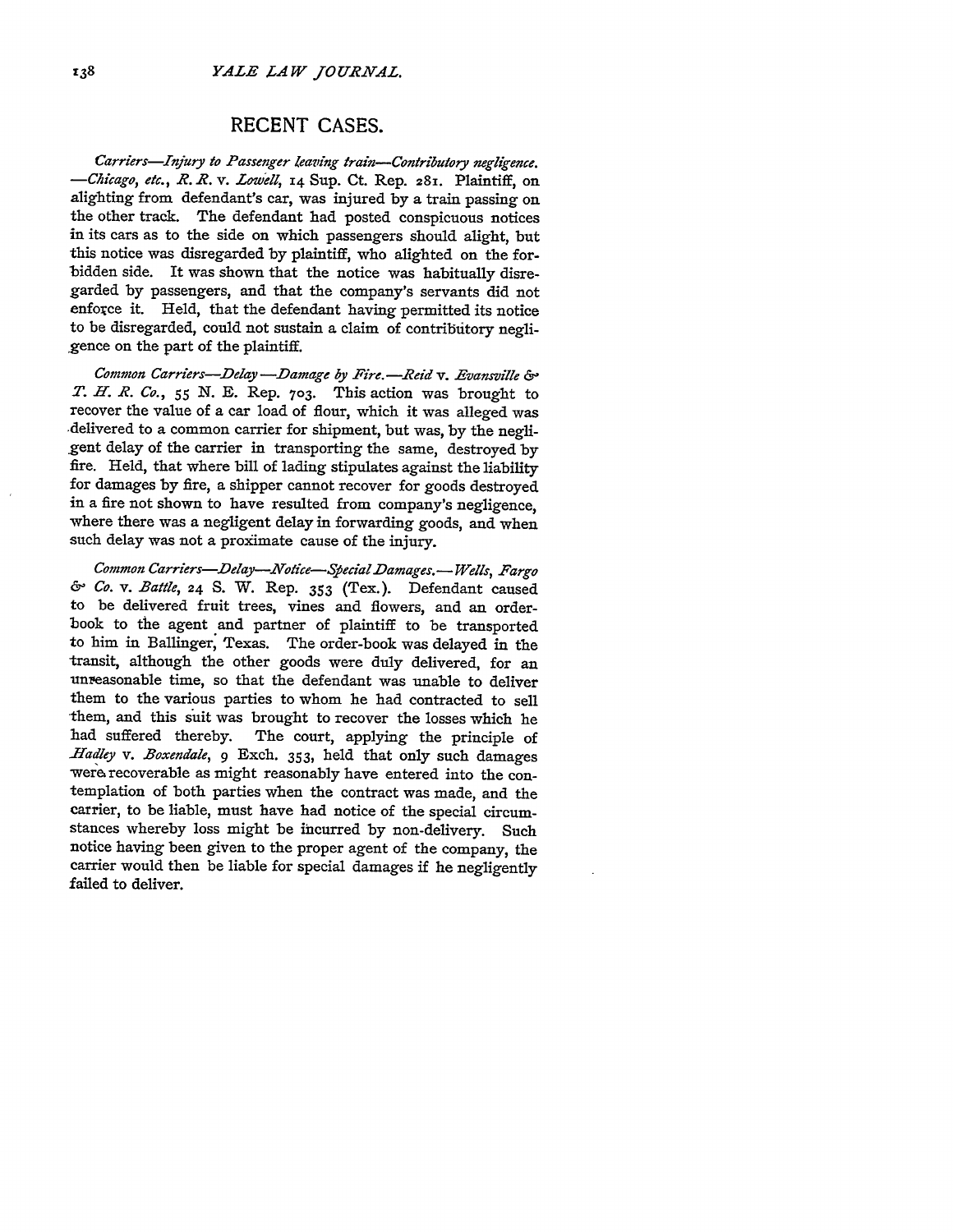*RECENT CASES.*

Contract for Skilled Labor-Evidence of Custom-Damages.-Balti*more Base-ball Club and Exhibition Co. v. Pickett,* **28** At. Rep. **<sup>279</sup>** (Maryland). Where a professional base-ball player has engaged to play for the season under a special contract and during the season is discharged for want of ability and skill, he has an action for damages provided he can prove that he possessed the skill of the ordinary professional base-ball player. Evidence of a custom to discharge incompetent players on ten days notice is inadmissible if no such provision is made in the contract, as the player has no reciprocal right to abandon the club atwill.

*Dower-Foreign Divorce by Husband. -Doerr v. Forsythe,* 35 N.E. Rep. 1o55 (Ohio). A wife on separation from her husband signed an agreement to release all right of dower, for a certain consideration, found to be unreasonable. The husband afterwards moved to another State and obtained a divorce, publication having been duly made, as required by the statutes of that State, but the wife had no actual notice, until after his decease. He remarried and with his second wife, conveyed certain real estate, which subsequently passed into the defendant's hands. As the first wife had no opportunity to defend, the decree merely restored husband to status of an unmarried man, but the court, having no jurisdiction of the wife's person, could not affect such rights as she had acquired in her husband's property, and therefore her administratrix was entitled to dower from time of filing petition to day of her decease.

*Evidence-Proof of Handwriting. -Hickory* v. *U.S., 1* 4 Sup: Ct. Rep. 334. On a criminal trial a paper was put in evidence and testified to as being in the handwriting of the prisoner. The prisoner, being called in his own behalf, denied that the paper was written by him. His counsel offered a paper, which the prisoner testified he had written at the table in court that day to compare with the paper offered in evidence against him. Held, that the paper written in court, having been specially prepared for the purpose of comparison, was rightly excluded.

*Evidence- Weight and Conclusiveness. -Farley v. Hill,* 14 Sup. Ct. Rep. 187. Plaintiff claimed a joint interest in a purchase of Railway bonds to a large amount under an alleged parol contract. Held, that the evidence of two witnesses in support of the contract was not sufficient as against the positive denial of one witness, coupled with the fact that in a transaction of such magnitude, there were no letters or memoranda produced relating to it. The non-existence of the contract being established on this ground, it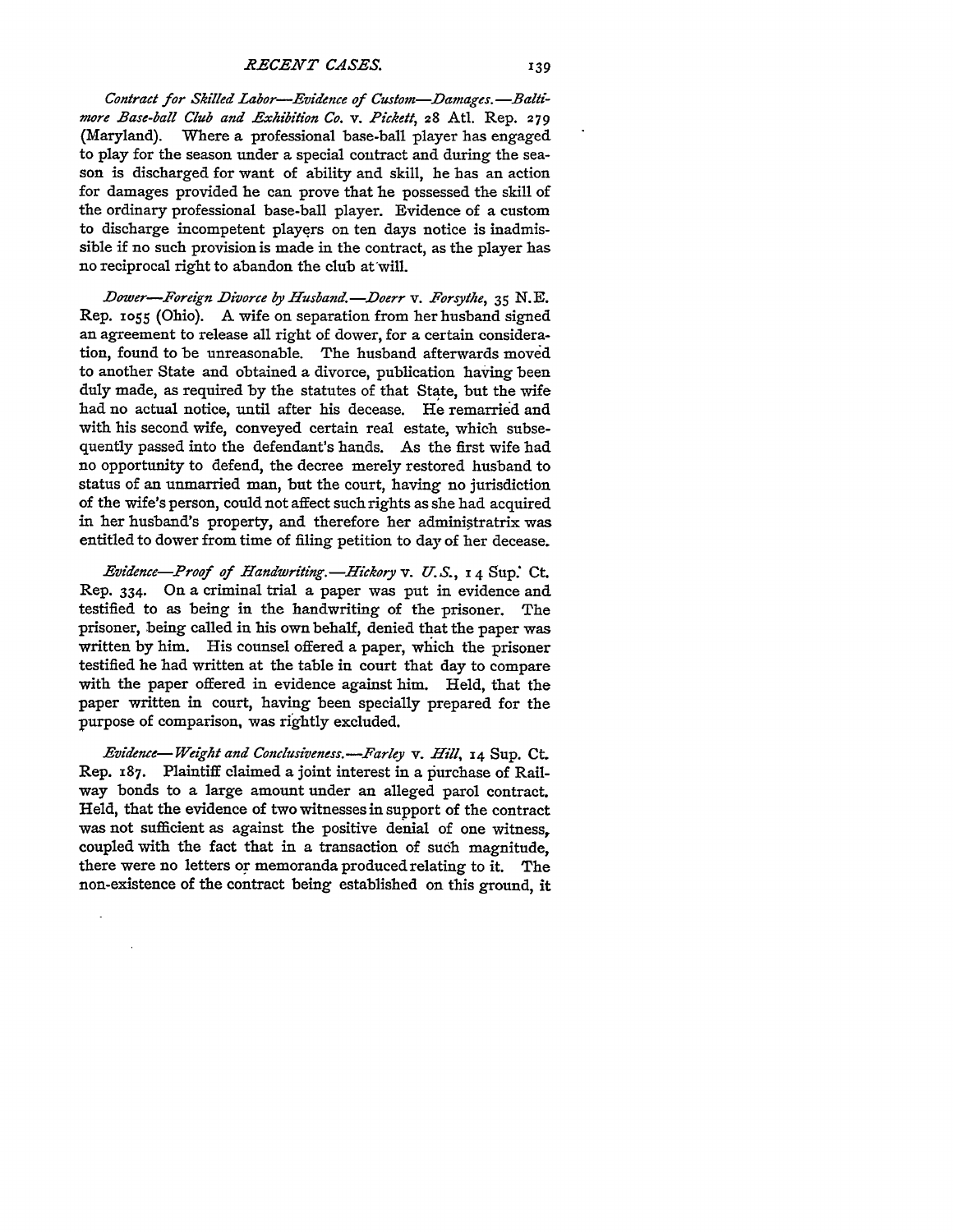was not necessary to decide whether such contract was within the statute of frauds.

Husband and Wife-Liability of Husband for Necessaries.-Inhabit*ants of Town of Sturbridge v. Franklin,* 35 N.E. Rep. *669.* The liability of a husband, where a town brings action to recover from him amount paid for aid, furnished to his wife as a pauper, depends upon the same facts as his liability for necessaries furnished by an individual for the support of his wife while she is living apart from him, with his consent, or for a justifiable cause.

*Insurance Agency-Right of Termination.-Sier v. Inperial Life Ins. Co., 58* Fed. Rep. 843 (Mo.). Action was brought by aninsurance agent for breach of contract against defendant by whom he was employed to solicit renewal policies on commission. It was held, in the absence of any agreement of employment for a definite period of time, that the contract right of the plaintiff to the commissions did not make his agency an agency coupled with an interest, and might be determined by defendant at will.

*Landlord and Tenant-Growing Crqp-Salefor Taxes- Title of Purchaser.-Hazlett et al. v. AfcCutcheon et al.,* **27** Atl. io86 (Penn.). A landlord, at a sale. under a distress warrant against his tenant for arrears of rent, purchased the tenant's growing crop of wheat, and took possession of the leased premises. It had been the duty of the tenant to pay the taxes on the estate, but he had not done so, and the crop of wheat was accordingly sold, without the knowledge of the landlord, to pay the delinquent taxes, and the purchaser, when the grain was ripe, cut and harvested it. Landlord brought suit against the subsequent purchaser, but the court held that title was in the subsequent purchaser, though the lease required the tenant to pay the taxes.

Liability of Bailee - Special Deposits - Negligence.-Gray et al. **v**. *Merriam, 35 N.* **E.** Rep. **81o** (Ill.). Plaintiffs in error were gra- tuitous bailees of United States bonds, which were stolen by their cashier, who had access to them to cut off interest coupons as they fell due. They knew he was speculating in grain. Held, that they were guilty of gross negligence and liable to.the bailor.

License Laws -- Nuisance -- Action for Damages. -- Haggart et al. v. *Steplin et al,* 35 N. E. Rep. 997 (Ind.). An action of damages was brought against the keeper of a saloon, and his lessor, situated in a quiet part of the city the residents of which objected to its establishment on moral grounds and because it diminished the value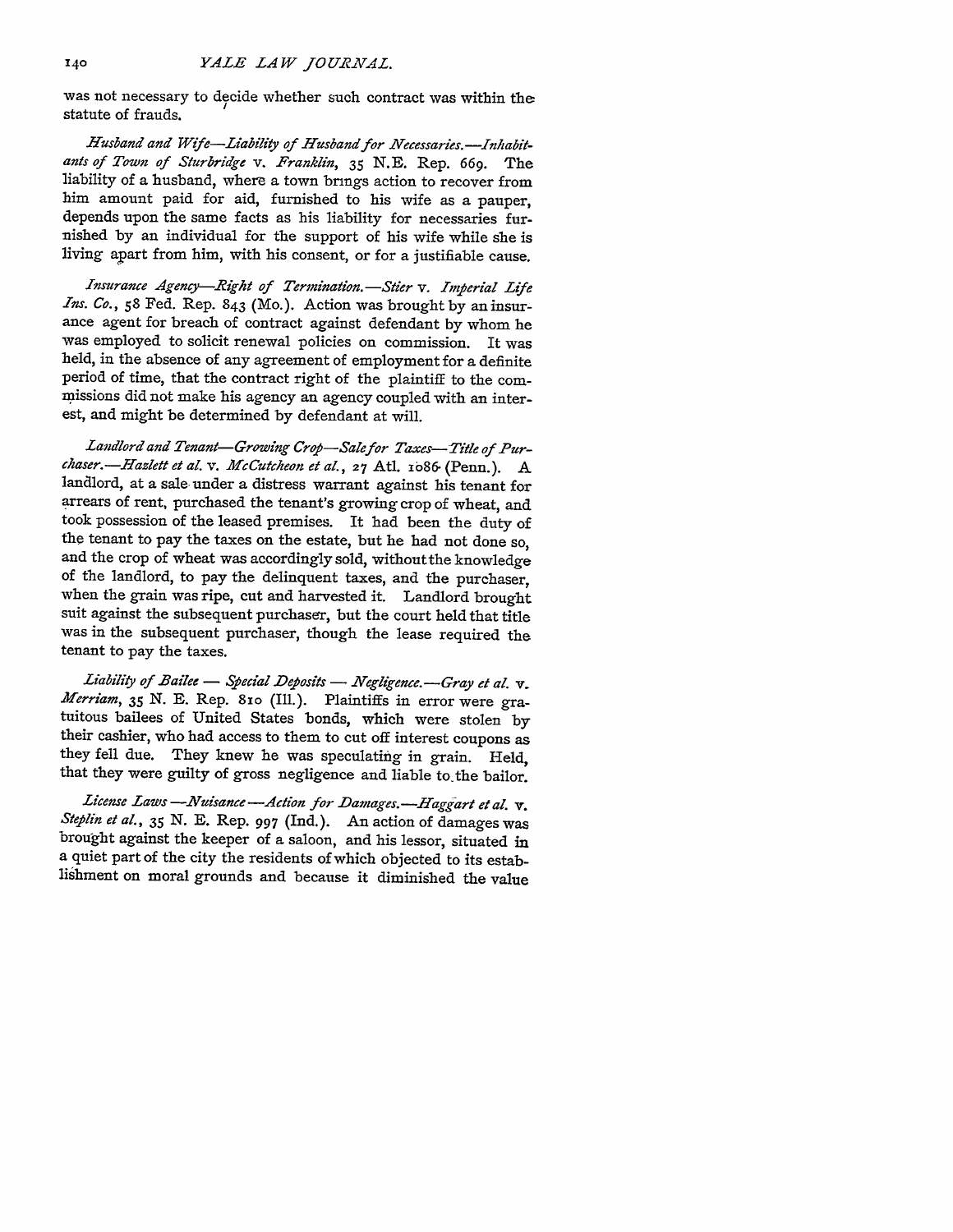of contiguous property, being a nuisance. Held, that the owners of said property had a sufficient cause of action, and that a perpetual injunction against the continuance of the saloon might be properly granted.

*Patents - Infringement* - *Reconstructing Electric Lamps.* - *Edison tlectric Light Co., et at. v. .Davis Electrical Works,* 58 Fed. Rep. 878 (Mass.). An injunction was granted to restrain defendant from infringement of letters patent held by plaintiff who was patentee of the Edison incandescent electric lamp. The infringement consisted in breaking a hole in the glass bulb of the lamp, inserting a new filament with its ends inserted in platinum sleeves, and closing the aperture after having exhausted the air from the receiver. It was held that the lamp is an organic whole lasting only as long as the carbon filament exists, and its identity as a structure is destroyed as soon as the bulb is broken off.

*Partnershp-Individual dealings by Partner.-.Latta v. Kilbourn,* **<sup>14</sup>** Sup. Ct. Rep. **2o.** An agreement between the members of a firm of real estate brokers engaged in negotiating the sale and purchase of real estate for the account of others, that any information concerning bargains in real estate obtained **by** one partner shall be communicated to the firm before being acted upon by the partner for his individual profit, does not so enlarge the scope of the partnership business as to render a partner who has made speculative purchases of real estate jointly with a party not a member of the firm, liable to the firm for the profits thus made. A partner may engage in individual transactions outside the scope of the firm's business, although he uses therein the skill and knowledge and information acquired as a member of the firm.

*Partnershp-UnauthaorizedDebts-Power* of *onePartner to bind2irm. -Granby Mining and Smelting Co. v. Laverty et al.,* **28** At. Rep. **207** (Penn.). **By** a provision in articles of partnership all checks were to be signed by both partners, notice of which was given to their bank. Shortly before dissolution, one member, without the knowledge of the other, drew and executed alone some checks, for purposes not entered on the books. Held, that as against a garnishee, the bank was entitled to credit for money paid on these checks only so far as it could show that the money was used to pay obligations of the firm.

Payment-Principal and Agent.-Long v. Thayer, 14 Sup. Ct. Rep. z89. **A** purchaser of real estate, contracting with the agent of the vendor, gave promissory notes for the amount of the purchase,